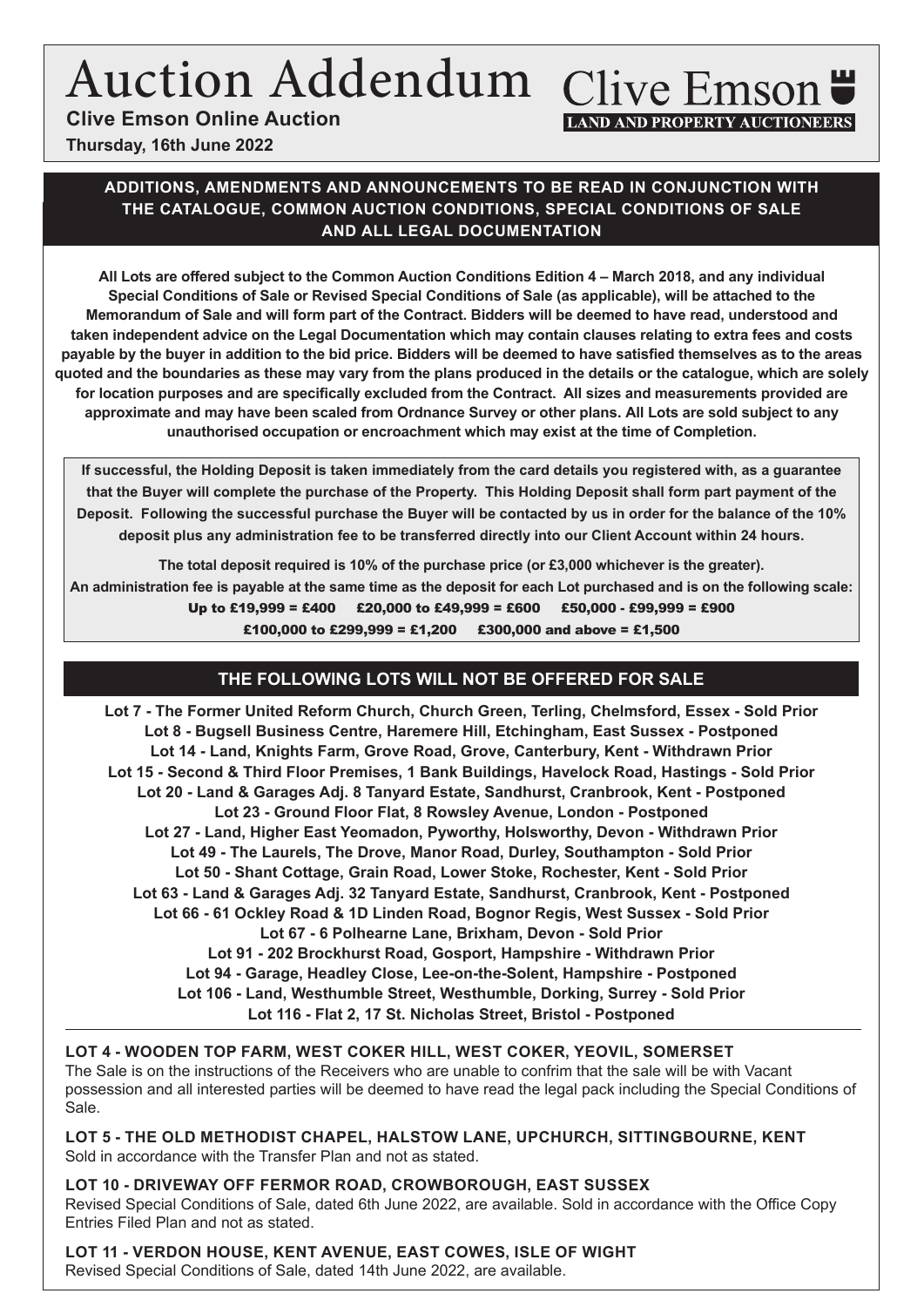#### **LOT 13 - LAND REAR OF FORMER DOG & GUN PUBLIC HOUSE, BOXLEY ROAD, MAIDSTONE, KENT**

The Office Copy Entries refer to the address as Land at 213 Boxley Road, Maidstone and not as stated.

#### **LOT 17 - TRECARREL, DRUMP ROAD, REDRUTH, CORNWALL**

The lease relating to Penhaligon's Friends states the lease period to commence on 24th June 2018 and expiring on 24th March 2023 and not as stated.

#### **LOT 18 - GARAGES, PLEASANT ROAD, SOUTHSEA, HAMPSHIRE**

The Office Copy Entries refer to the address as Garages on the West Side of Pleasant Road and not as stated.

#### **LOT 25 - 3 PROVIDENCE COTTAGES, WHITEHILL ROAD, CROWBOROUGH, EAST SUSSEX**

Revised Special Conditions of Sale, dated 6th June 2022, are available.

#### **LOT 26 - 22 WESTERN ROAD, SOUTHBOROUGH, TUNBRIDGE WELLS, KENT**

The guide price has been revised to £230,000 Plus.

#### **LOT 28 - FLAT 10, 8 HIGH STREET, WORTHING, WEST SUSSEX**

Sold on the remainder of a 125 year lease, from and including 1st January 2016, and not as stated.

#### **LOT 29 - 14-14A ELM GROVE, BRIGHTON**

Prospective purchasers are deemed to have read through the legal pack and Special Conditions of Sale in relation to the tenancies.

#### **LOT 32 - 36 SOUTH EASTERN ROAD, STROOD, ROCHESTER, KENT**

The Office Copy Entries refer to the address as South Eastern Hotel, 51 Station Road, Strood and not as stated.

#### **LOT 33 - 50-54 GROVE ROAD, EASTBOURNE, EAST SUSSEX**

50 Grove Road lease is unsigned and rental states £10,000 per annum, however the seller has confirmed that during the pandemic the rental was reduced to £6,000 per annum and remains at £6.000 per annum. The residential element at 54 Grove Road is known as 54A Grove Road and the current ground rental is £75 per annum and not as stated. The current ground rental for the commercial element of 54 Grove Road is £75 per annum and not as stated.

#### **LOT 34 - 42 BOWBRIDGE ROAD, NEWARK, NOTTINGHAMSHIRE**

The guide price has been revised to £90,000 Plus.

#### **LOT 36 - 15 NEW STREET AND 16 & 16A KING STREET, SANDWICH, KENT**

15 New Street is sold on a new 500 year lease, 16 New Street is let under the terms of a new six year lease from and including 29th September 2018 and 16a King Street is let under the terms of a new six year lease from and including 29th September 2018 at a current rental of £8,000 per annum, and not as stated. The total current rental is therefore £16,200 per annum and not as stated.

#### **LOT 37 - 93-95 TERMINUS ROAD, EASTBOURNE, EAST SUSSEX**

The guide price has been revised to £210,000 Plus.

#### **LOT 38 - THE SITE OF THE FORMER UPPER BELL INN, CHATHAM ROAD, CHATHAM, KENT**

Sold in accordance with the Transfer Plan attached to the Special Conditions of Sale and not as stated.

#### **LOT 43 - GARAGES ADJ 54 DR HOPES ROAD, CRANBROOK, KENT**

The Office Copy Entries refer to the address as Garages lying to the East of Dr Hopes Road.

#### **LOT 45 - GROUND FLOOR FLAT, 18 MARKHAM ROAD, BOURNEMOUTH**

The Office Copy Entries refer to the address as 18 Markham Road, Winton and not as stated.

#### **LOT 46 - LAND ADJ BELLEVUE, OTTERPOOL LANE, LYMPNE, HYTHE**

Revised Special Conditions of Sale, dated 13th June 2022, are available. The lease referred to in the auction particulars is not registered at HM Land Registry. Although it refers to a right of way, there is no right of access to/ from the land.

#### **LOT 47 - LAND, EAST STREET, ASH, CANTERBURY, KENT**

Revised Special Conditions of Sale, dated 6th June 2022, are available. Sold in accordance with the Transfer Plan attached to the Special Conditions of Sale.

#### **LOT 51 - WAYSIDE COTTAGE, 301 COURT ROAD, ORPINGTON, KENT**

The Office Copy Entries refer to the address as The Lodge, 301 Court Road and not as stated.

#### **LOT 56 - GROUND RENTS, FLATS 1-5, 2 HIGH STREET, WYKE REGIS, WEYMOUTH, DORSET**

Further Revised Special Conditions of Sale, dated 13th June 2022, are available. The Office Copy Entries refer to the postcode as DT4 9NZ and not as stated.

#### **LOT 59 - GARAGE, WATERSEDGE ROAD, PORTSMOUTH**

The Office Copy Entries refer to the address as Double Garage at the back of, 82 Southampton Road, PO6 4RZ and not as stated.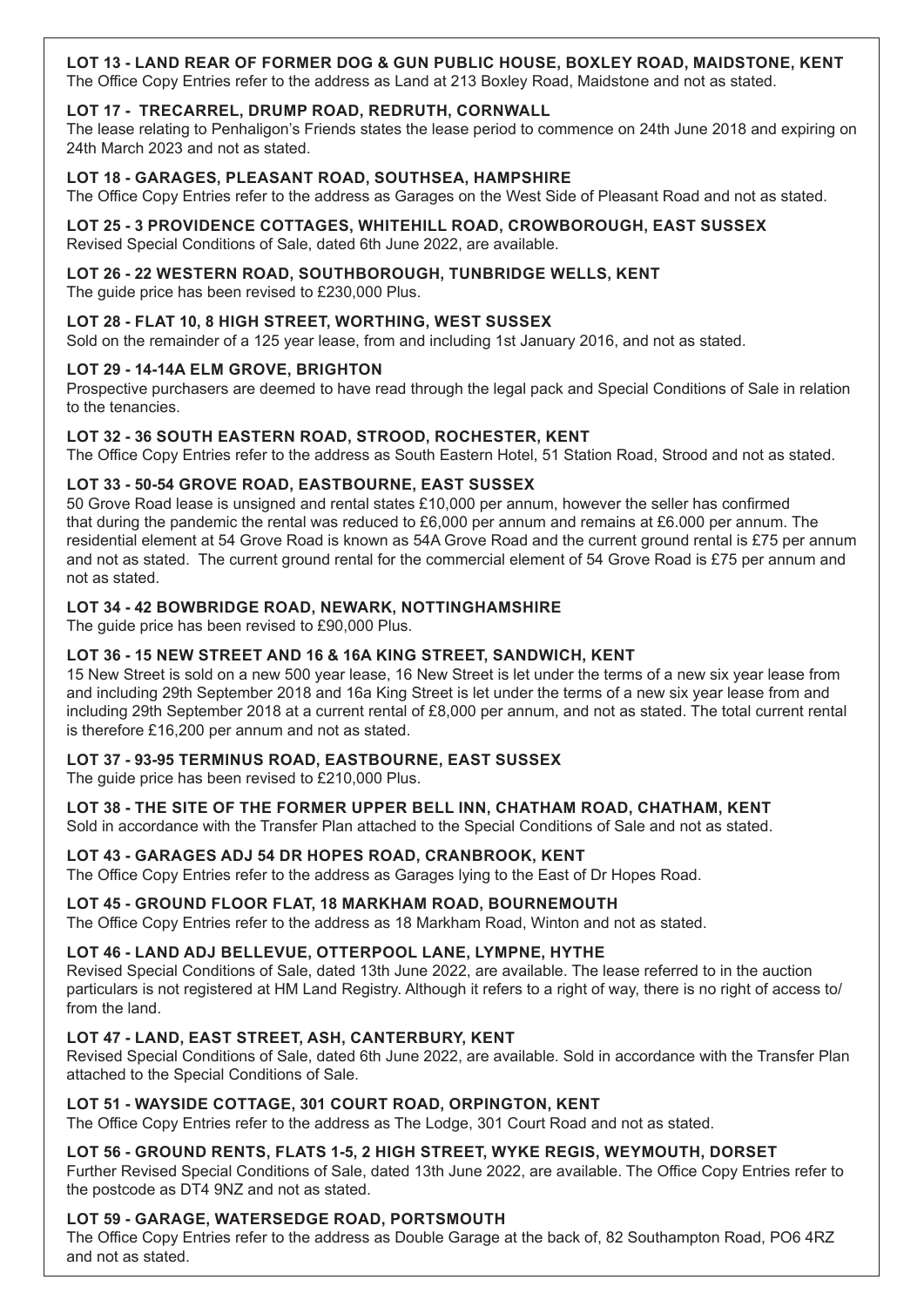#### **LOT 60 - 70 LAVENDER RISE, WEST DRAYTON, MIDDLESEX**

The guide price has been revised to £280,000 Plus.

#### **LOT 61 - FLAT 8, 8 HIGH STREET, WORTHING, WEST SUSSEX**

Sold on the remainder of a 125 year lease from and including 1st January 2016 and not as stated.

#### **LOT 68 - 52-54 MORTIMER STREET, HERNE BAY, KENT**

The Ground Floor Commercial unit at 52-54 Mortimer Street is currently let at £13,000 per annum and not as stated. The total current rental is therefore £57,100 per annum and not as stated.

#### **LOT 70 - LAND ADJ. VILLAGE HALL, WARDEN ROAD, EASTCHURCH, SHEERNESS, KENT**

The Office Copy Entries refer to the address as Land on the North East Side of Warden Road and not as stated.

#### **LOT 71 - 9-11 RISBOROUGH LANE, CHERITON, FOLKESTONE, KENT**

The guide price has been revised to £665,000. There are two store areas and a further bin store on the lower ground floor and not as stated. The flats on the second floor are Flats 3 and 4 and not as stated.

#### **LOT 75 - FLAT 2, 122 ST. JAMES STREET, NEWPORT, ISLE OF WIGHT**

The Assured Shorthold Tenancy Agreement states the current rental is £500 per calendar month and not as stated.

#### **LOT 78 - 1 FORE STREET & 2 SALTASH ROAD, CALLINGTON, CORNWALL**

The Office Copy Entries refer to the property address as 2 Saltash Road, Callington, PL17 7BA and not as stated. The Lease referred to in the details as 1 Fore Street is known as 2 Saltash Road and not as stated.

#### **LOT 79 - LUCERNE LODGE, REAR OF 81 WALDEGRAVE ROAD, BRIGHTON**

Planning Permission has been granted under reference BH2021/02829 and not as stated. The Office Copy Entries refer to the address as Land and Buildings on the South Side of Lucerne Road and not as stated.

#### **LOT 81 - 11-15 (ODDS) ASHFORD ROAD, TENTERDEN, KENT**

11 Ashford Road is let under the terms of a 15 year lease from 25th December 2010, 13 Ashford Road is let under the terms of a 5 year lease from 1st June 2022, 15 Ashford Road is let under the terms of a five year lease from 1st June 2022 and the First Floor Flat is sold on a 999 year lease from 13th June 2014, and not as stated.

#### **LOT 82 - GRANVILLE HOUSE, GRANVILLE ROAD, MAIDSTONE, KENT**

The tenancy for Unit 2 ends on 1st January 2023 and not as stated. The current rental for Unit 7a is £3,529.50 and not as stated.

#### **LOT 84 - 142 DAGENHAM ROAD, DAGENHAM**

Sold on the remainder of a 125 year lease from 25th December 1986 and not as stated.

#### **LOT 86 - 1-3 NEW ROAD & GOLDING FLATS, CALLINGTON, CORNWALL**

3 New Road is subject to a five year lease from 6th May 2022 at a current rental of £6,000 per annum. The building is therefore currently let at £68,400 per annum and not as stated. The lease relating to Bradleys Estate Agents does have a break clause provision and not as stated.

#### **LOT 89 - LAND REAR OF ABOUKIR, MAYPOLE ROAD, TIPTREE, COLCHESTER, ESSEX**

Sold in accordance with the TP1 Plan attached to the Special Conditions of Sale and not as stated.

#### **LOT 92 - 231 ALBERT ROAD, SOUTHSEA, HAMPSHIRE**

The ground floor retail space and basement are held under the terms of a commercial lease from 15th March 2022 and ending 14th March 2026 and not as stated.

#### **LOT 95 - 18 ILFRACOMBE ROAD, SOUTHEND-ON-SEA**

The guide price has been revised to £140,000 Plus.

#### **LOT 96 - FLAT 4, FLORENCE COURT, EASTERN ESPLANADE, CLIFTONVILLE, MARGATE, KENT**

Sold under the terms of a lease from 1st December 2015 to 24th March 2214 and not as stated.

#### **LOT 97 - 15 SILVERDALE COURT, HOLLAND ROAD, CLACTON-ON-SEA, ESSEX**

Sold on the remainder of a 999 year lease from 25th March 1961 at a current ground rental of £13 per annum and not as stated. The guide price has been revised to £120,000-£125,000.

#### **LOT 99 - FLAT 10A, 9-11 HIGH STREET, GOSPORT, HAMPSHIRE**

To be sold on a new 999 year lease and not as stated.

#### **LOT 101 - LAND, MAIN ROAD, SUNDRIDGE, SEVENOAKS, KENT**

Revised Special Conditions of Sale, dated 6th June 2022, are available. The Overage Clause will last for a period of 30 years and not as stated. The Sellers have used their best effort to place posts on site to give an indication as to the location of the eastern boundary. No warranty can be given that these are in exactly the correct position and the purchaser must rely on their own investigations to satisfy themselves with regard to this.